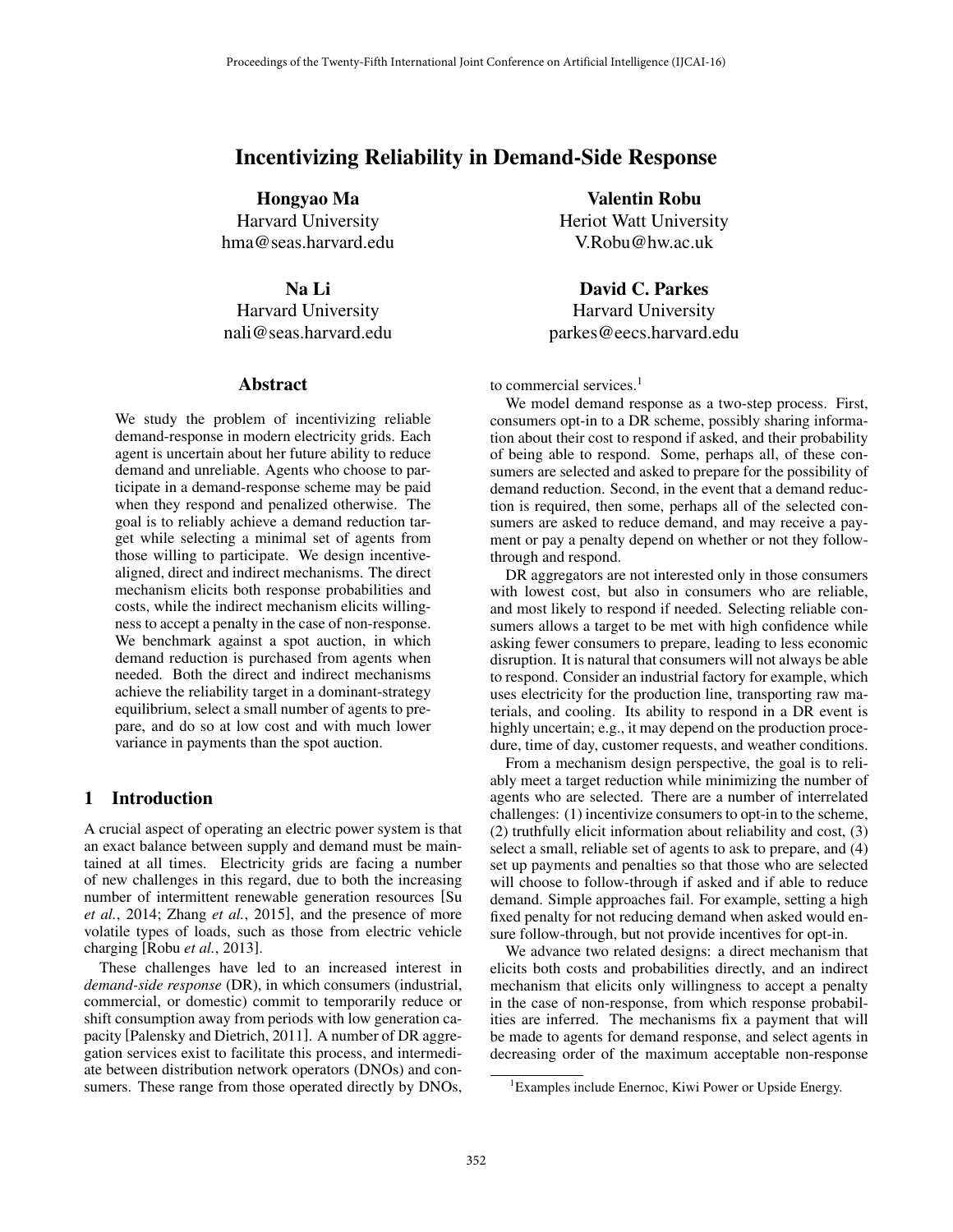penalties until the reliability target is met. Both mechanisms have a simple dominant-strategy equilibrium, meaning truthful reporting in the direct mechanism and truthfully reporting the maximum acceptable penalty in the indirect mechanism.

In an experimental evaluation with a wide range of parameter values, we show that the mechanisms achieve close to the *first best* (i.e. assuming the mechanism knows agent types and can choose the most reliable ones) with regard to the number of agents who are selected and asked to prepare. We also benchmark against a spot auction, in which demand reduction is purchased from agents when needed. The spot auction has a higher total cost as well as a very large variance in payments, making the scheme risky for both the agents and the grid, as well as susceptible to collusion.

#### 1.1 Related Work

To our knowledge, this is the first application of mechanism design for eliciting cost and probability information from consumers in order to achieve reliable demand response. A number of papers in the power systems literature discuss the use of DR aggregation [Zhang *et al.*, 2015; Su *et al.*, 2014]. Although not an approach of mechanism design, there is also some prior work on market design for demand response (e.g. [Li *et al.*, 2015; Johari and Tsitsiklis, 2011; PJM, 2015]), proposing to allow for bids of supply or cost curves, and discussing market equilibria. Other papers [De Vries and Heijnen, 2008; Kwag and Kim, 2014] have considered reliability in DR but from a policy (non mechanism-design) perspective. There are also works that design contracts for load control, aiming at for example maximizing the system payoff while satisfying other operational constraints [Balandat *et al.*, 2014; Haring *et al.*, 2013; Yang *et al.*, 2015], but again without taking a mechanism design viewpoint. Others have proposed to use *scoring rules* to incentivize truthful reports about expected future consumption in power grids [Rose *et al.*, 2012; Robu *et al.*, 2012; Akasiadis and Chalkiadakis, 2013], which do not apply to our setting because they do not set penalties correctly in order to provide incentives for follow-through if needed.

On the mechanism design side, the inspiration for our approach is the work to promote capacity utilization [Ma *et al.*, 2015]. In a sense, ours' is the inverse problem where we want to promote capacity reduction rather than utilization. An additional, technical aspect of the present problem is to consider the question of how to select a number of agents in order to probabilistically meet a system reliability target.

### 2 The Demand Side Response

In the demand side response problem, the planner is the electricity grid (or DR aggregator) and the agents are consumers of electricity interested in offering DR services. Let  $N = \{1, 2, \ldots n\}$  denote the set of agents. Each agent can prepare for demand response ahead at a cost of  $c_i \geq 0$ . We consider the simple setting in which each agent demands the same quantity (a single unit, w.l.o.g.). Our results easily extend to agents with heterogeneous demand sizes. If an agent prepares to reduce demand, then she is able to reduce demand with probability  $p_i \in (0,1)$ , at the cost of  $v_i \geq 0$ . The

| Period 0                  |                                                                  |      | Period 1          |                                                |
|---------------------------|------------------------------------------------------------------|------|-------------------|------------------------------------------------|
| Agents<br>make<br>reports | Selection and Decision<br>payments are on prepara-<br>determined | tion | on re-<br>sponses | Decision Pay rewards<br>and collect<br>penalty |

Figure 1: The timeline of a two-period mechanism.

amount  $v_i$  represents the opportunity cost for the loss of electricity. The triple  $\theta_i = (v_i, p_i, c_i)$  defines an agent's *type*, and is agent *i*'s private information. Let  $\theta = (\theta_1, \dots, \theta_n)$  denote a type profile. We assume that the agents' abilities to respond are independent to each other. In our model, an agent can only respond if she first prepares.<sup>2</sup>

**Reliability Target.** Denote  $M \in \mathbb{N}_+$  as the *target capacity reduction* that needs to be achieved. The designer's objective is to select a minimal set of agents to prepare for DR ahead of time such that the target reduction is met with probability at least  $\tau$ , where  $\tau \in (0, 1)$  is a system-wide *reliability target*. We make a *deep market assumption*, which is that there are enough agents in the economy that it is possible to meet the reliability target. This holds for most real DR markets.

**Example 1.** Suppose target  $M = 1$  and probability  $\tau = 0.9$ , and there are three agents with  $p_1 = 0.8$ ,  $p_2 = 0.6$ , and  $p_3 = 0.4$ . If only agent 1 prepares, 1 unit of power is provided with probability  $0.8 < \tau$  thus the reliability target is not met. If both agents 1 and 2 prepare, the probability with which no one is able to respond is  $(1 - p_1)(1 - p_2) = 0.08 < 1 - \tau =$ 0*.*1, and the reliability requirement is met.

Two-Period Mechanism. We consider mechanisms that run over two time periods which use a fixed reward *R >* 0 and a variable penalty per agent. The timeline is as follows (see Figure 1):

*Period 0:*

- *•* Agents can choose to report information to the mechanism, with knowledge of their type and the demandresponse reward *R*.
- *•* The mechanism determines for each selected agent *i* the period-one penalty  $t_i \geq 0$  in case of non-response.
- *•* With the knowledge of *t<sup>i</sup>* and *R*, each selected agent decides whether to prepare for demand response.

#### *Period 1:*

- *•* If agent *i* can respond (with probability *pi*) she decides whether or not to do so with the knowledge of *t<sup>i</sup>* and *R*.
- *•* For selected agent *i*, the mechanism pays *R* upon response, and charges  $t_i \geq 0$ , otherwise.

Note that neither the selected agents' choice on preparation or their ability to respond are observable.

The structure of the design is well motivated, representing a small change from the current practice by DNOs and aggregators. In current practice, as in our model, selected agents do not receive a payment when asked to prepare, and the amount

<sup>&</sup>lt;sup>2</sup>In practice, advance notification is required to perform demand response at a reasonable cost [Borenstein *et al.*, 2002].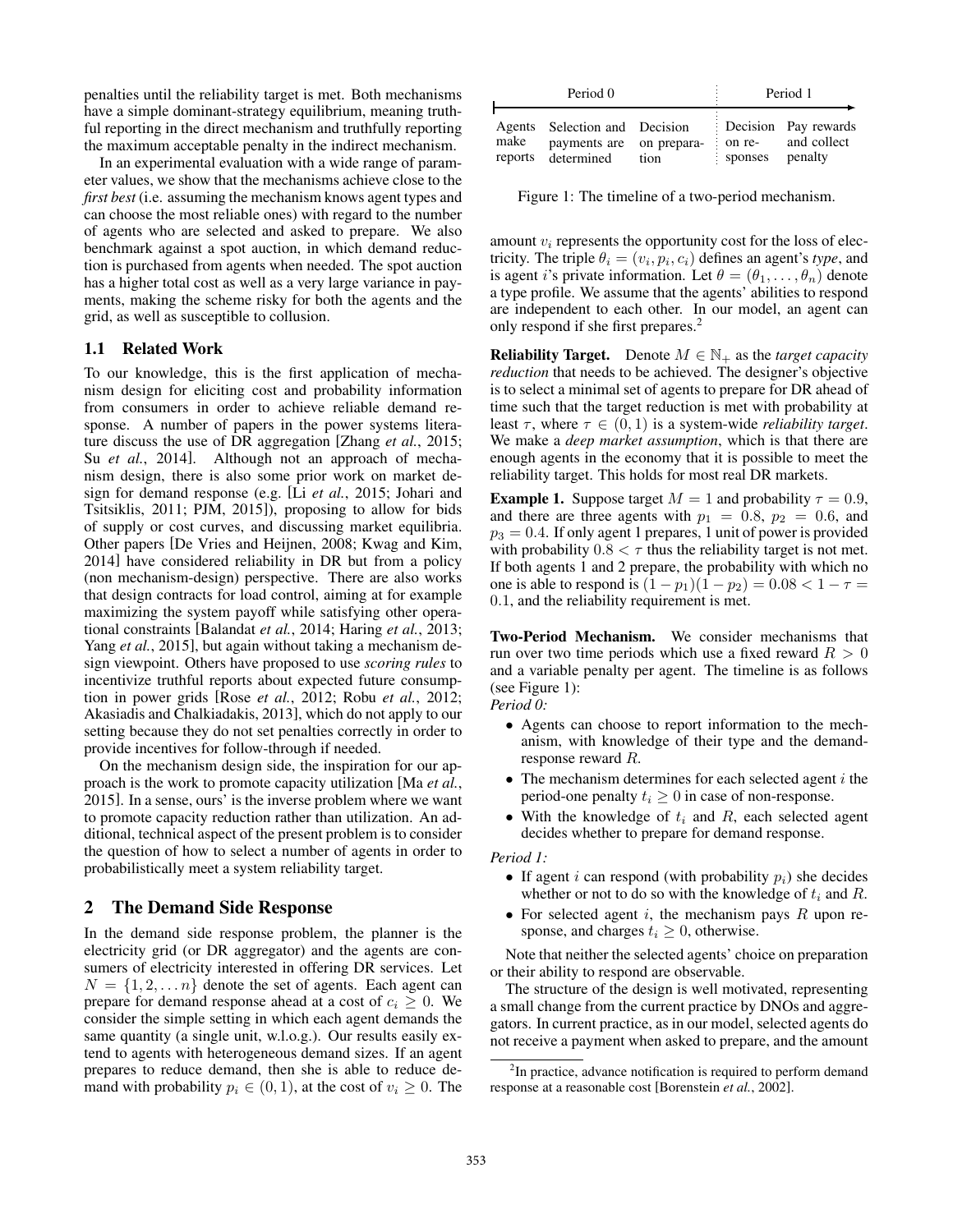

Figure 2: Expected utility as a function of the penalty *ti*.

of payment made to an agent in the event of demand response is fixed. The new ingredients are that we elicit type information in period zero, and use this both to decide who to select, and also to set a penalty in the event of non-response.

A demand-response mechanism is *dominant strategy incentive compatible* (DSIC) if truthful reporting maximizes each agent's expected utility regardless of the reports of other agents, and conditioned on the agent making rational decisions in period one (see below). A demand-response mechanism is *individually rational* (IR) if each agents' expected utility for (truthful) participation is non-negative. Informally, a DSIC mechanism is "truthful" and an IR mechanism ensures that agents will choose to participate.

Rational Decisions and Expected Utilities. How should an agent *i* with type  $\theta_i = (v_i, p_i, c_i)$ , who reports truthfully and is selected, and now faces a reward *R* and penalty *ti*, behave in the mechanism? Consider the following cases:

- 1. If the agent does not prepare, she is unable to respond and her utility will be  $-t_i$ .
- 2. If the agent does prepare, but is not able to or decides not to respond in period one, her utility will be  $-t_i - c_i$ .
- 3. If the agent does prepare, and is able to respond in period one and decides to do so, her utility is  $R - v_i - c_i$ .

For any agent with  $v_i > R$ , her utility is negative for all  $t_i \geq 0$ . As we will see later such agents will not be selected by the mechanisms for DR. Assume now that  $R > v_i$ . If the agent prepares and is able to respond, then it is rational to respond because  $R - v_i - c_i > -t_i - c_i$ . If the agent decides to prepare, her expected utility is,

$$
u_i(R, t_i) = p_i(R - v_i) - (1 - p_i)t_i - c_i.
$$
 (1)

For  $(R - v_i)p_i - c_i < 0$ , the expected utility, whether preparing or not, would be negative as long as the penalty  $t_i \geq 0$ , and she will not be selected by the mechanisms. Assume for now that  $(R - v_i)p_i - c_i \geq 0$ . Such an agent will choose to prepare (getting  $u(R, t_i)$  rather than  $-t_i$ ) and also choose to respond if possible. The expected utility  $u_i(R, t_i)$ decreases linearly with slope  $1-p_i$  as the penalty  $t_i$  increases. A simple example with two agents is shown in Figure 2.

Let  $z \geq 0$  denote the penalty that represents the unique zero crossing point of  $u(R, t)$ , such that  $u(R, z) = 0$ . This is the maximum penalty that the agent is willing to pay:

$$
z_i = \frac{(R - v_i)p_i - c_i}{1 - p_i}.\tag{2}
$$

Fixing  $v_i$  and  $c_i$ , the higher the probability  $p_i$  and the more reliable the agent, the slower her expected utility  $u_i(R, t_i)$  decreases with *ti*, the shallower the utility curve, and the larger the crossing point,  $z_i$ . For example, agent 1 in Figure 2 has a larger willingness to pay, although the expected reward she gets from the grid minus her cost (the y-intercept) is lower.

#### 3 The Direct Mechanism

We now design a truthful, direct mechanism for demand response. The mechanism selects agents in decreasing order of willingness to pay until the reliability target is met.

Definition 1 (The Direct Mechanism with Reward *R*). *The direct mechanism*  $M_{\text{dir}}(R)$  *collects reported type profile*  $\hat{\theta} =$  $(\hat{\theta}_1, \ldots, \hat{\theta}_n)$ , and computes the willingness to pay  $\hat{z}_i$  accord*ing to (2). Assume w.l.o.g. that*  $\hat{z_1} \geq \hat{z_2} \geq \cdots \geq \hat{z_n}$  *(breaking ties arbtirarily). Let X<sup>i</sup> be a Bernoulli random variable with parameter*  $\hat{p}_i$  *if*  $\hat{z}_i \geq 0$  *and let*  $X_i \equiv 0$  *if*  $\hat{z}_i < 0$ *.* 

• *Selection rule (period zero):*  $x_i(\hat{\theta}) = 1$  *for*  $i \leq m$  *and*  $\hat{z}_i \geq 0$ , and  $x_i(\hat{\theta}) = 0$  for  $i > m$ , where the last agent *selected is,*

$$
m = \min_{\ell \in N} \ell \text{ s.t. } \mathbb{P}\left[\sum_{i=1}^{\ell} X_i \ge M\right] \ge \tau. \tag{3}
$$

*• Payment rule (evaluated in period zero, payments made in period one): make payment R to any selected agent who reduces demand. If selected, charge agent i a penalty amount*  $t_i(\hat{\theta}) = \hat{z}_{m-i}$  *for no response, where* 

$$
m_{-i} = \min_{\ell \neq i} \ell \text{ s.t. } \mathbb{P}\left[\sum_{i'=1,\ldots,\ell,\ i'\neq i} X_{i'} \geq M\right] \geq \tau,
$$

*is the agent with the smallest willingness to pay that would be selected in an economy without agent i. Demand reduction is not accepted from any unselected agent, and her payment is zero.*

Note: We've focused for clarity on describing the typical case (given our assumption about a deep market) that (3) has a solution, i.e. there are enough agents participating at current reward level *R*. If not, the mechanism simply selects all agents and charges no penalty.

For intuition for payments, the quantity  $t_i(\hat{\theta}) = \hat{z}_{m-i}$  is the minimum payment that agent *i* needs to be willing to accept as penalty in order to be selected, and this is independent of agent *i*'s own report.

**Example 2.** Suppose  $M = 1$  needs to be reduced with probability at least  $\tau = 0.75$ , and the grid pays a reward  $R = 6$ for demand reduction. There are three agents, with types

- Agent 1:  $v_1 = 1$ ,  $p_1 = 0.9$ ,  $c_1 = 1$
- Agent 2:  $v_2 = 1$ ,  $p_2 = 0.7$ ,  $c_2 = 1$
- Agent 3:  $v_3 = 1$ ,  $p_3 = 0.6$ ,  $c_3 = 1$

For truthful reports, the zero-crossings are  $z_1 = 35$ ,  $z_2 = 8.3$ and  $z_3 = 5$ . We first allocate to agent 1. Since  $\mathbb{P}[X_1 \geq M] =$  $p_1 > \tau$ , agent 1 is the only agent that is selected.

In the economy without agent 1, we would first allocate to agent 2. Since  $\mathbb{P}[X_2 \geq M] = p_2 < \tau$ , allocating to only agent 2 is not enough to satisfy the reliability requirement. Thus we also allocate to agent 3 and we can check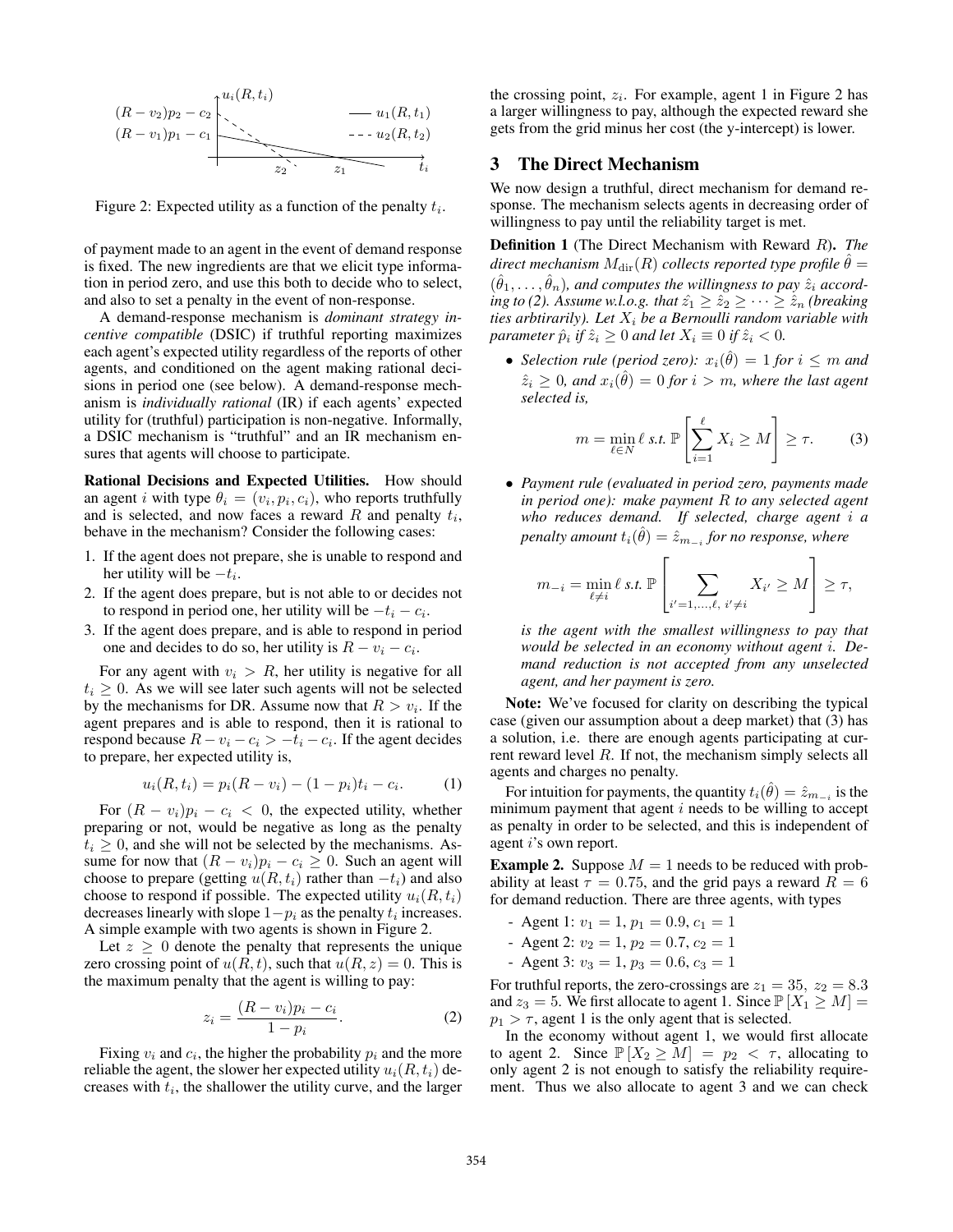$\mathbb{P}[X_2 + X_3 \geq M] > \tau$ . Therefore,  $m_{-1} = 3$ , and agent 1's penalty is  $t_1(\theta) = z_{m-1} = 5$  if she does not respond.

The rational decision of agent 1 is to prepare and respond if possible, and her expected utility is  $u_1(R, t_1)=3 > 0$ . It's easy to see that for all report  $\hat{\theta}_1$  of agent 1 s.t.  $\hat{z}_1 \geq z_3$ , agent 1 would be selected and face the same payments since agent 2 herself cannot meet the reliability target. Making reports s.t.  $\hat{z}_1 < z_3$ , agent 1 would not be selected thus gets utility zero.<br>Truthful reporting is therefore a dominant strategy Truthful reporting is therefore a dominant strategy.

For each agent, the two possible alternatives under the direct mechanism are that she is selected or not. Now we show that the mechanism satisfies *agent-independence* and *agent maximizing*, thus is DSIC [Nisan, 2007]. Agentindependence requires that each agent faces prices for each alternative that are independent of their own report, and agent maximizing means that the mechanism selects the alternative that maximizes her utility under such prices.

Theorem 1. *The direct mechanism is DSIC, IR and always meets the reliability target for a sufficiently large R.*

*Proof.* First, note that for a selected agent the penalty  $t_i =$  $z_{m-i}$  and reward *R* are independent of  $\hat{\theta}_i$ . Also, there is no payment to or from unselected agents thus payments satisfy agent-independence.

Fix an agent *i*. If  $x_i(\hat{\theta}) = 1$ , we know  $i \leq m$  and  $\mathbb{P}\left[\sum_{i'=1}^{i-1} X_{i'} \geq M\right] < \tau$ . This implies that  $m_{-i} \geq i+1$ , and thus  $t_i = z_{m_{-i}} \leq z_i$ . Agent *i*'s expected utility for preparing  $u_i(R, t_i) \ge u_i(R, z_i) = 0$ , i.e. selecting agent *i* is agentmaximizing for her, comparing with not selecting which results in utility zero. If agent *i* is not selected, then  $i > m$ (as computed in (3)) or  $z_i < 0$ . If  $z_i < 0$ ,  $u_i(R_i, t_i) < 0$ for all  $t_i \geq 0$  thus if selected agent *i* gets negative utility. If  $i > m$ ,  $m_{-i} = m$  and  $t_i = z_{m_{-i}} \ge z_i$  thus expected utility from preparing  $u_i(R, t_i) \leq 0$ . Not selecting her is agentmaximizing, which gives her utility zero.

Combining the two cases we see that the mechanism is DSIC. From the above argument, we also see that the expected utility for all agents are non-negative thus IR follows.

With *R* high enough,  $z_i \geq 0$  for all agents *i* thus (3) can be met due to the deep market assumption. It follows from rational decisions in period one that all selected agents will choose to prepare and then reduce demand when possible, and that the mechanism will achieve its reliability target.  $\Box$ 

The mechanism does not necessarily select the most reliable agents, since the zero-crossings  $z_i$ 's are not always aligned with the  $p_i$ 's, and we cannot allocate in decreasing order of the reported *pi*'s while retaining incentive alignment.

#### 3.1 Reliability Evaluation

The total quantity of demand reduction by a set *S* of selected agents,  $X = \sum_{i \in S} X_i$ , is a Poisson-binomial distributed random variable [Chen and Liu, 1997]. The CDF of *X* is

$$
\mathbb{P}\left[X \leq k\right] = \sum_{\ell=0}^{k} \sum_{A \in F_{\ell}} \prod_{i \in A} p_i \prod_{j \in A^c} (1 - p_j),\tag{4}
$$

where  $F_{\ell}$  is the set of all subsets of *S* that are of cardinality  $\ell$ , and  $A^c = S \setminus A$ . A naive way of evaluating the CDF requires computing the sum of an exponential number of terms. However, exact polynomial time algorithms based on recursive methods [Radke Jr and Evanoff, 1994] or Fourier Transform [Fernández and Williams, 2010] exist, and return the CDF of a summation of a thousand random variables within seconds. Hence, we adopt the Fourier Transform approach in the experiments reported here.<sup>3</sup>

#### 4 The Indirect Mechanism

The direct mechanism asks for the full type of each agent and computes the willingness to pay using the reported costs and reliability. For simplicity, and also to better protect the private cost information of participants, we introduce an *indirect mechanism*, which elicits a single bid from each agent, estimates the  $p_i$ 's of each agent from the bid, and then evaluates the reliability target using the estimated  $p_i$ 's.

We can compute a bound on reliability  $p_i$  from the willingness to pay. We know from (2) that

$$
p_i = \frac{z_i + c_i}{z_i + R - v_i} \ge \frac{z_i}{z_i + R},\tag{5}
$$

where the inequality holds since  $c_i, v_i \geq 0$ . Note that with fixed *R*, the expression  $z_i/(z_i + R)$  is monotone in  $z_i$ . Let  $b_i$ be agent *i*'s bid, and  $b = (b_1, \ldots, b_n)$  denote a bid profile.

#### Definition 2 (The Indirect Mechanism with Reward *R*).

*1. Reports: The indirect mechanism*  $M_{ind}(R)$  *collects a single bid b<sup>i</sup> from each agent, representing the maximum willingness to accept a penalty in the case of non-response. Assume w.l.o.g. that*  $b_1 \geq \cdots \geq b_n$  *(breaking ties arbitrarily).* 

2. Inference: Let  $\tilde{p}_i = b_i/(b_i + R)$  and  $\tilde{X}_i$  be a Bernoulli *random variable with parameter*  $\tilde{p}_i$ *.* 

*3. Outcome: The indirect mechanism determines selection and payments as in the direct mechanism, simply replacing*  $X_i$  *with*  $X_i$  *and*  $z_i$  *with*  $b_i$ *.* 

Theorem 2. *It is a dominant strategy for each agent to bid*  $b_i^* = z_i$  *under the indirect mechanism. The indirect mechanism is IR and meets the reliability target for R large enough.*

*Proof.* Consider an agent with zero-crossing *zi*. If she bids  $b_i = z_i$  and does not get selected, we know that  $m_{-i} = m$  as computed in (3) and  $i > m$ . Bidding lower than  $b_{m-i}$  would not change her utility. Bidding higher than  $b_{m-i}$  means that agent *i* would be selected and get charged  $b_{m-i} > z_i$ , thus get negative utility in expectation.

If an agent bids  $b_i = z_i$  and gets selected, we know  $m_{-i}$ *i* must hold and  $t_i(b) \leq z_i$ , thus agent *i* gets non-negative utility in expectation. Bidding weakly above  $b_{m-i}$  would not change her utility. Bidding below  $b_{m}$ , the agent *i* would not get selected thus would get utility zero.

Combining the above two cases, we know that it's a dominant strategy to bid  $b_i^* = z_i$ . Therefore under the DSE,

<sup>&</sup>lt;sup>3</sup>The Chernoff bound [Chernoff, 1952] and other large deviation bounds can also be used to approximate this expression, and would select slightly more agents than necessary but provide an easy way of evaluating reliability while retaining truthfulness.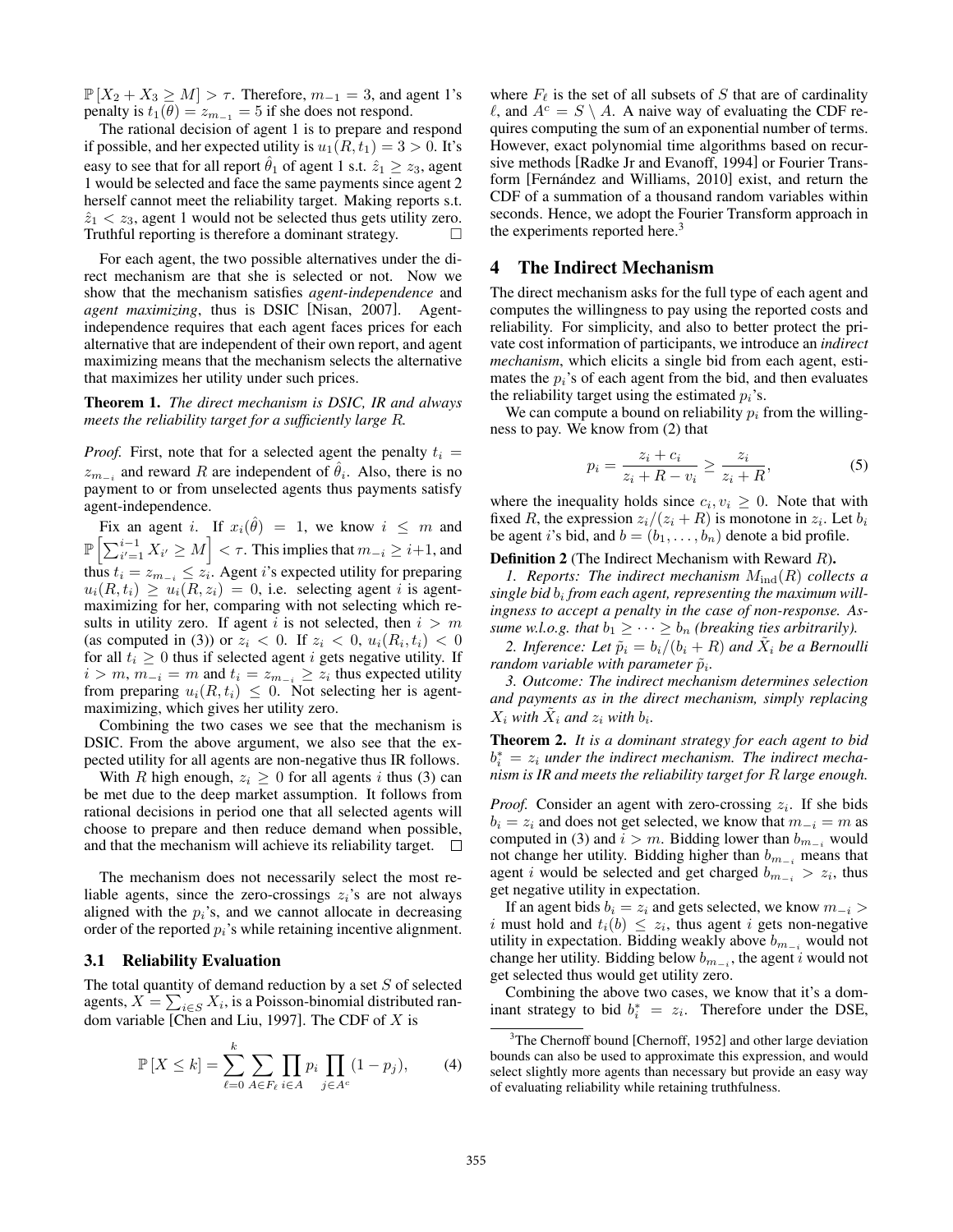$\tilde{p}_i = b_i^*/(b_i^* + R) = z_i/(z_i + R)$  is a lower bound on the reliability  $p_i$  of each agent. With similar argument as in the direct mechanism we know that selected agents always prepare and choose to respond when possible, thus the reliability requirement is always met with large enough *R*. П

Example 2. (continued) Continuing the earlier example, in the indirect mechanism, agents bid their willingness to pay,  $b_1^* = 35$ ,  $b_2^* = 8.3$  and  $b_3^* = 5$ , and the estimated probabilities are  $\tilde{p}_1 = 0.85$ ,  $\tilde{p}_2 = 0.58$ , and  $\tilde{p}_3 = 0.45$ . With  $M = 1$ and  $\tau = 0.75$ , it suffices to select only agent 1 since she will respond with probability at least  $\tilde{p}_1 = 0.85$ . We can check that in the economy without agent 1, both agents 2 and 3 need to be selected, thus the penalty agent 1 would be charged in case of non-response is  $b_3 = 5$ . In this case, the outcome is the same as the outcome of the direct mechanism.

Suppose instead that  $\tau = 0.9$ . Now, from the estimated reliability, agent 1 does not appear to be sufficient to meet the target in the indirect mechanism, even though she is actually able to meet the reliability target. In this case, the two mechanisms would have different outcomes.  $\Box$ 

Observe that the gap  $p_i - \tilde{p}_i$  is small while  $v_i$  and  $c_i$  are small, since the (conservative) inference approach approximates them by adopting zero. Also, the gap is small when *p<sup>i</sup>* is large, since with large  $p_i$  the zero-crossing  $z_i$  is high thus  $v_i$ and *c<sup>i</sup>* are less significant. Since we select agents in decreasing order of *zi*, we are selecting the set of agents for which the bounds are relatively tight.

#### 5 A Comparison with a Spot Auction

For a simple comparison, we adopt a spot auction, where we run an  $M + 1$ st-price auction with a reserve price  $r$ , i.e. the reserve sets an upper bound on the reward payment. This auction is run in period one in the event that DR is required, and without pre-selection in period zero of which agents should invest effort and prepare. Rather, agents need to reason about possible payments from the auction in period one in order to decide whether to prepare in period zero.

For simplicity, we will study a complete information Nash equilibrium of the period-zero preparation decisions under the spot auction mechanism (i.e., assuming bidders know each others' values.)

Definition 3 (Spot Auction with Reserve *r*). *The Spot Auction Spot*(*r*) *collects a single bid b<sup>i</sup> from each agent at period one, and chooses the M lowest bidders to reduce their consumption, making payment to each agent equal to the minimum of the M* + 1*st lowest bid and the reserve price r. Denote*  $b = (b_1, \ldots, b_n)$  *as a bid profile and assume w.l.o.g. that*  $b_1 \leq \cdots \leq b_n$  *(breaking ties arbitrarily.)* 

- *Allocation rule:*  $x_i(b) = 1$ *, if*  $i \leq M$  *and*  $b_i \leq r$ *.*
- *Payment rule: pay allocated agents*  $\min(r, b_{M+1})$ *. No payment to or from unallocated agents.*

The period one strategic problem for an agent in the spot auction is straightforward. An agent who has prepared, and is now able to respond at a cost of  $v_i$  has a dominant strategy to bid  $b_i^* = v_i$ . What is challenging for an agent is to decide whether or not to invest effort and prepare in period zero.

#### 5.1 Period-Zero Preparation Decision

For simplicity, assume that every agent has the same cost of preparation  $c_i = c$ , and the same probability of being able to respond  $p_i = p$ . As earlier in the paper, we assume  $np \gg M$ , so that if all agents prepare the capacity requirement will be met with high probability.

Assume w.l.o.g.  $v_1 \leq \cdots \leq v_n$  so that the agents with lower index find it less costly to reduce demand, and denote  $\pi_i$  as the probability that agent *i* prepares for demand response. Let  $X_i$  be a Bernoulli random variable with probability  $p_i$  (= $p$ ) and let  $X^{(m)} = \sum_{i=1}^{m} X_i$ .

Proposition 1 (Pure Strategy Nash Equilibrium in preparation). *Under the spot auction with capacity M and reserve price r, there is a pure Nash equilibrium where each agent i prepares according to:*

$$
\pi_i^* = \begin{cases} 1, & \text{for } i \le m_r \\ 0, & \text{for } i > m_r \end{cases} \tag{6}
$$

*The threshold*  $m_r$  *is the largest index*  $m_r = \max_{m \in N} m$  *s.t.* 

$$
(r - v_m) \cdot p \cdot \mathbb{P}\left[X^{(m-1)} \le M - 1\right] - c \ge 0. \tag{7}
$$

*If there is no such agent, then*  $m_r = 0$  *and*  $\pi_i^* = 0$ ,  $\forall i$ .

We give the intuition for this result. First, observe that if an agent prepares and is able to respond, the highest amount that she can get paid is bounded by *r*. When  $m_r = 0$ , we have  $(r - v_1)p - c < 0$ , which implies that even the lowestcost agent always loses in expectation by preparing and thus  $\pi_i^* = 0$  is the unique equilibrium.

Assume now that  $m_r > 0$ . We can check that the left hand side of (7) is the expected utility of agent *m* assuming agents  $i \leq m$  all prepare with probability 1 and agents  $i >$  $m$  all prepare with probability 0. Therefore agent  $m_r$  gets non-negative utility under (6), and we can check agents *i < m* get non-negative utility from preparation, and that for an agent  $i > m$ , deviate from  $\pi_i^*$  and prepare would result in an expected utility smaller than zero.

#### 5.2 Reserve *r* and Reliability Target

Under the same setup as in Section 5.1, in order to meet the reliability target  $\tau$ , we need to make sure that a minimum number of agents  $m^*$  such that  $\mathbb{P}\left[X^{(m^*)} \geq M\right] \geq \tau$ are preparing in equilibrium. We know from (7) that this requires  $(r - v_{m^*}) \cdot p \cdot \mathbb{P}[X^{(m^*-1)} \leq M - 1] - c \geq 0$ which can be rewritten as a lower bound on the reserve price  $r \geq v_{m^*} + c / (p \cdot \mathbb{P}[X^{(m^*-1)} \leq M-1])$ . When *M* is  $\text{large}, \mathbb{P}\left[X^{(m^*-1)} \leq M-1\right]$  and  $\mathbb{P}\left[X^{(m^*)} \leq M\right]$  are close thus the reserve price needs to be  $r \approx v_{m^*} + c/(p(1 - \tau))$ . As  $\tau$  becomes close to 1, the minimum reserve required to meet the reliability target is a lot larger than both *c* and *vi*.

Remark: The only way that the spot auction can meet the reliability target is to set a huge reserve price, which is paid with a very small probability close to  $1 - \tau$ . Although an equilibrium strategy exists, participation in the spot auction is essentially a lottery for both the agent and mechanism designer. Most of the time the capacity is met and the  $M + 1$ st bid is paid, but once in  $1/(1 - \tau)$  events the mechanism makes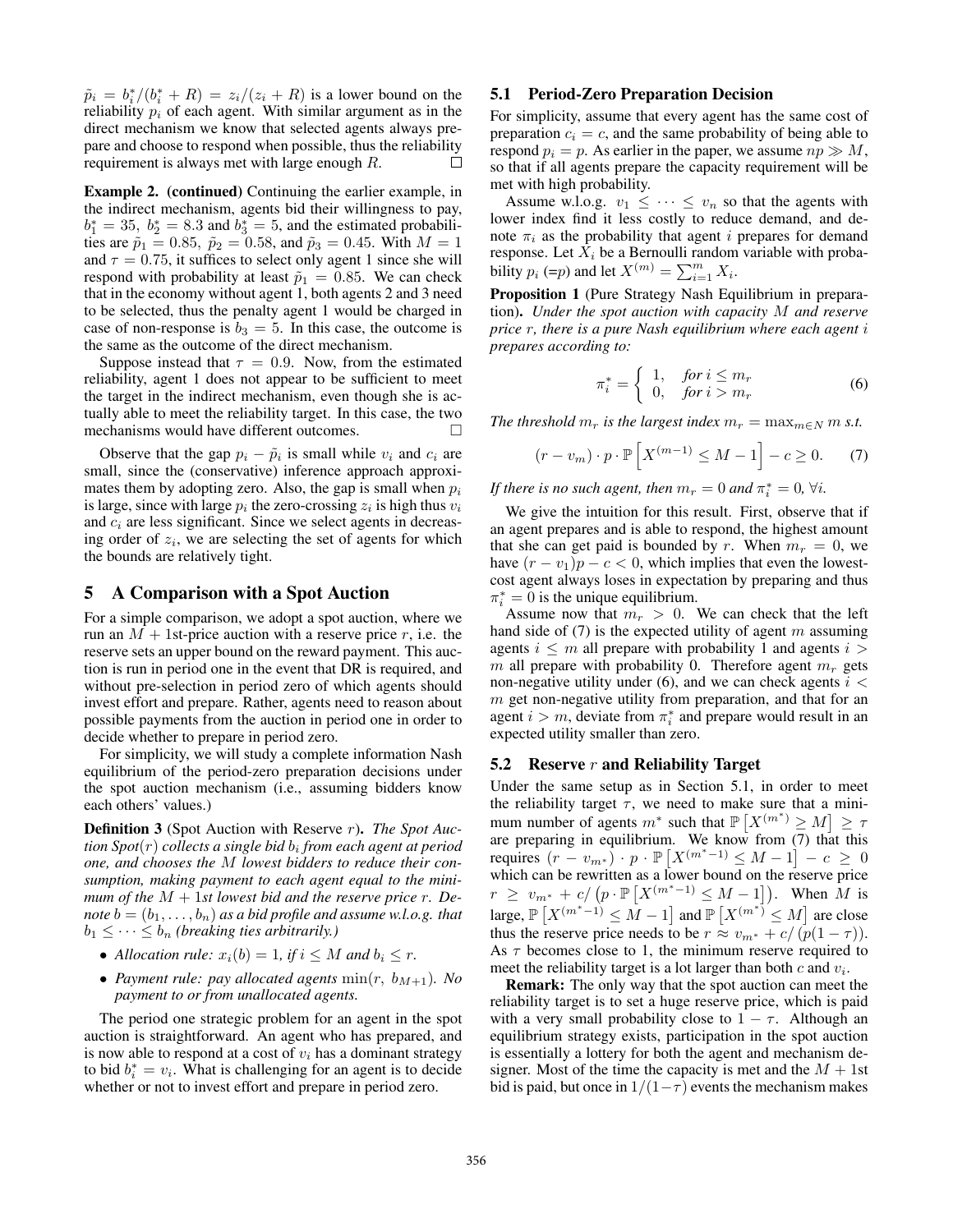

Figure 3: Comparison between the number of selected agents in the direct and indirect mechanisms.

a very large payment due to the huge reserve price. Hence, agents must be willing to gamble by preparing for DR. Moreover, the potential high payoff (much higher than in the direct mechanism) makes the spot auction susceptible to collusion.

## 6 Simulation Results

We show in this section via simulation that the direct and indirect mechanisms have good performance, comparing with the best possible outcome (in a world without private information) as well as the spot auction.

Direct, Indirect Mechanisms v.s. First Best We compare the number of agents selected by the direct and indirect mechanisms with what we call the "first best," which assumes that the mechanism knows the types of agents and can select agents in decreasing order of  $p_i$ 's (this would not be truthful). Let the total number of agents be  $n = 500$  and the types be iid from the distributions:  $v_i \sim U[0, 2], c_i \sim U[0, 2]$ ,  $p_i \sim U[0, 1]$ . We first assume that the grid pays reward  $R = 10$ , and would like to achieve a capacity of  $M = 100$ .

With  $\tau$  varying from 0.9 to 0.999, the average number of selected agents over 1000 economies are as shown in Figure 3(a). The horizontal axis  $-\log_{10}(1 - \tau)$  translates  $\tau = 0.9$  to 1 and  $\tau = 0.999$  to 3. We can see that under both the direct and indirect mechanisms, more agents are selected when  $\tau$  increases. Both mechanisms are doing well comparing with the first best, and the indirect mechanism selects roughly 10 more agents due to the estimation of *pi*'s.

Fixing  $\tau = 0.98$ , the effect of varying reward R is as shown in Figure 3(b). The numbers of selected agents decrease in both mechanisms as *R* increases, since with higher *R*, the willingness to pay  $z_i$ 's are more aligned with the reliability  $p_i$  so the mechanisms are effectively selecting agents that are more reliable. For the indirect mechanism, increasing *R* also improves the inference on  $p_i$  and we see an additional significant drop in the number of selected agents.

As the reward *R* increases, both the reward and the penalty increase, however the increase in total paid rewards outweigh the additional penalty collected. The effect is that the total (expected) cost increases as the reward *R* increases (figure not included due to space limit). The cost under the indirect



Figure 4: Comparison between the average and std. dev. of total cost to the mechanism under the direct mechanism and spot auction.

mechanism is typically 5% to 10% (depending on *R*) larger since more agents are selected.

Direct Mechanism v.s. Spot Auction. Consider a fixed economy with  $n = 1000$  agents, each of whom has the same  $p_i = 0.8$  and  $c_i = 2$ . Assume that  $v_i = i/100$ , so that the agents with lower index find it less costly to reduce demand. For comparison between the direct mechanism and the spot auction, we set the reward *R* and reserve *r* (in the direct and spot, respectively) to be the minimum values such that a minimum number of agents (denoted  $m^*$ ) prepares thus  $M = 100$ units are guaranteed with probability  $\tau$ . For the direct mechanism, *R* needs to be large enough such that  $m^*$  agents have non-negative zero crossings, and for the spot auction *r* needs to incentivize  $m^*$  agents to prepare in equilibrium.

The mean and standard deviation (std) of the total costs (reward payments minus collected penalties for the direct mechanism) computed over 1 million economies are shown in Figure 4. The total cost under the direct mechanism is lower than that of spot auction, moreover, the std of the total costs under the spot auction is extremely high.

This is because under the spot auction, the total cost are low most of the times (when the *M*+1th bid is paid), however, with probability close to  $1 - \tau$  the huge reserve price is paid, and this results in a huge variance in the total payments. Given the high variability of the payment (and the high payoff from colluding), we conclude a spot auction is less practical than the two-period mechanisms.

#### 7 Conclusions

We studied the problem of incentivizing truthfulness when selecting from a number of unrealiable providers in demand response. We introduce two new, dominant-strategy equilibrium mechanisms. The mechanisms are almost first-best in their ability to select a small number of reliable agents, and achieve lower payments and lower variance in payments than the spot auction. In future work, we plan to understand whether it is possible to meet the reduction target with high probability without reducing beyond the target and while retaining dominant-strategy equilibrium. Another interesting direction is to consider agents for whom the probability of responding is a function of the effort invested in preparation.